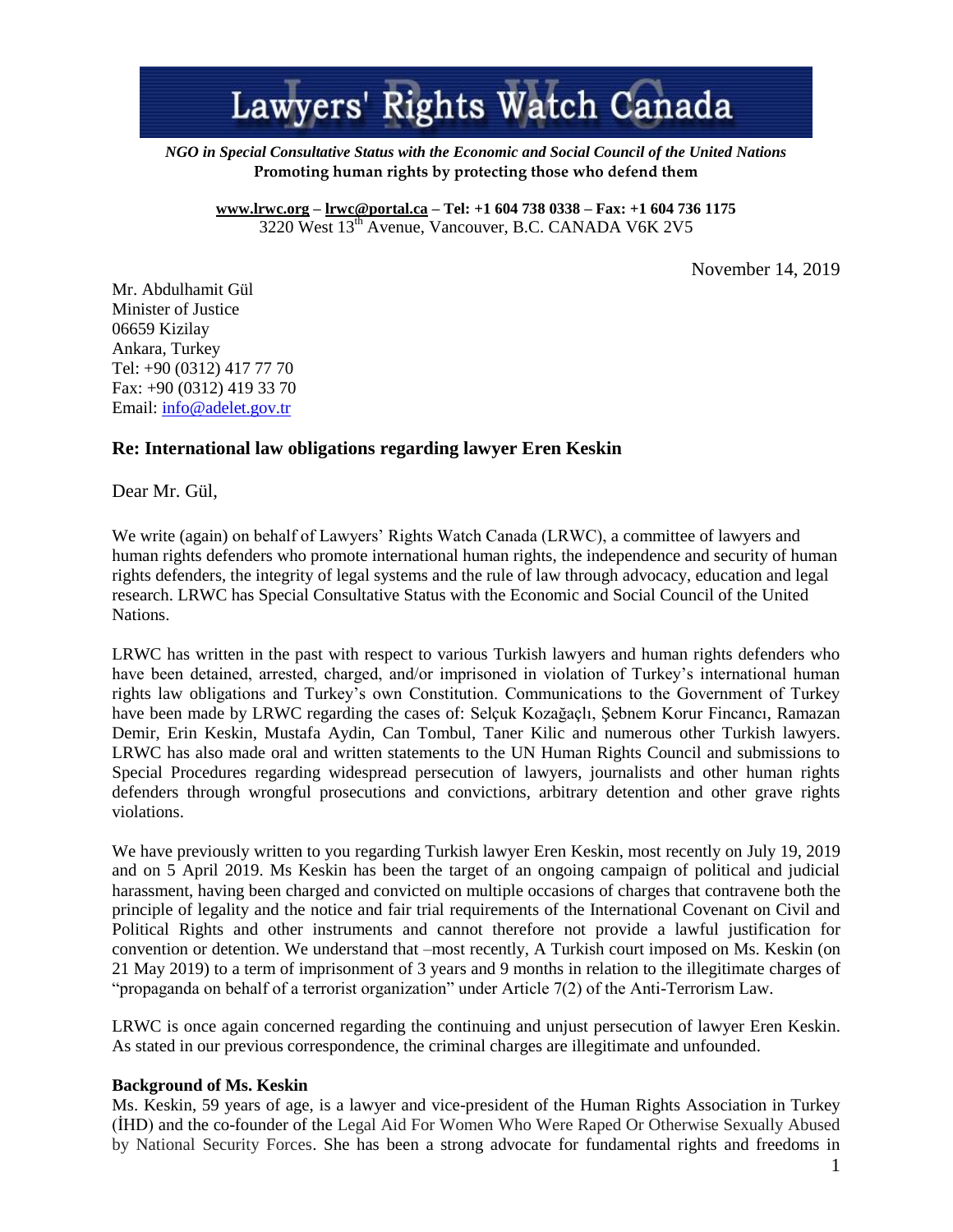Turkey, especially for the Kurds, women and the LGBTQ community. As a human rights advocate for almost thirty years, Ms Keskin has contributed significantly to the protection of minority rights, countered violence against women, campaigned to end torture, and challenged militarism.

Ms. Keskin is an internationally respected human rights lawyer. She is an honorary member of the Paris Bar Council, and the winner of international awards for her peace and human rights work namely: the 2004 [Aachen Peace Award](https://en.wikipedia.org/w/index.php?title=Aachen_Peace_Award&action=edit&redlink=1) "for her courageous efforts and activities for human rights'; the 2005 [Theodor Haecker Prize](https://en.wikipedia.org/w/index.php?title=Theodor_Haecker_Prize&action=edit&redlink=1) for Civic Courage and Political Integrity; and the 2018 Helsinki Civil Society Award.

In support of the right to freedom of expression and a symbolic gesture of support to the imprisoned editorial staff, from 2013 to 2016 Ms. Keskin held the title of 'editor-in-chief' for *Özgür Gündem,* one of the few independent newspapers in Turkey critical of the government and known for its extensive reporting on the Kurdish-Turkish conflict. Due to her title as 'editor-in-chief' at *Özgür Gündem,* over 120 criminal cases have been lodged against her in Turkish courts.

## **The Most Recent Violation and Ongoing Persecution of Ms. Keskin**

On October 22, 2019, police officers conducted a raid against the house of Ms. Eren Keskin.

As reported by *Mezopotamya Agency,* Ms. Keskin spoke with the police after the raid, who reportedly told here that she was required to go to the Anti-Terror Branch. Her lawyer, Zeynep Ceren Toprak, has stated that Ms. Keskin went to the Anatolian Courthouse to be deposed.

## **Legal Analysis**

#### **1. Legality and Vagueness**

In our letter of July 19, 2019, we provided our legal analysis explaining why the above-stated charges against Eren Keskin violate the international criminal law principles of legality, certainty and notice. You may access the link to that letter at [https://www.lrwc.org/turkey-international-law-obligations-to](https://www.lrwc.org/turkey-international-law-obligations-to-release-lawyer-eren-keskin-letter/)[release-lawyer-eren-keskin-letter/](https://www.lrwc.org/turkey-international-law-obligations-to-release-lawyer-eren-keskin-letter/) Neither the Penal Code of Turkey nor the *Law on Fight against Terrorism* define what constitutes an armed terrorist organization or the criteria for what constitutes membership or content of consequences of communications that could constitute propaganda. absent such definitions, the charges against Ms. Keskin, and the search of her house, are illegitimate by any international standard. Please refer to our previous letter.

## **2. The Role of Lawyers**

This ongoing persecution and harassment of Ms. Keskin demonstrates a failure by Turkey comply with Turkey's obligations under international human rights laws, including the International Covenant on Civil and Political Rights and the United Nations' (UN) *Basic Principles on the Role of Lawyers*. In our letter of July 19, 2019, we provided our legal analysis explaining how Articles 16, 18 and 23 are designed to ensure that governments guarantee the protection of lawyers to perform all of their professional functions without intimidation, hindrance, harassment or improper interference and not be subject to threats, prosecution or administrative, economics or other sanctions for performance of their recognized professional duties, standards and ethics, and to further ensure that lawyers are not identified with their clients or their clients' causes as a result of discharging their functions.

The charges against Ms. Keskin, i.e., "making propaganda on behalf of a terrorist organization" under Article 7 (2) as a consequence of her advocacy, in her role as a lawyer, on behalf of persons accused of being connected with a terrorist organization, are a clear violation of these principles, as well as a violation of Turkey's international legal obligations and Turkey's own Constitution. It is your obligation to uphold the independence of Turkey's judicial system, which independence is also enshrined in Turkey's constitution.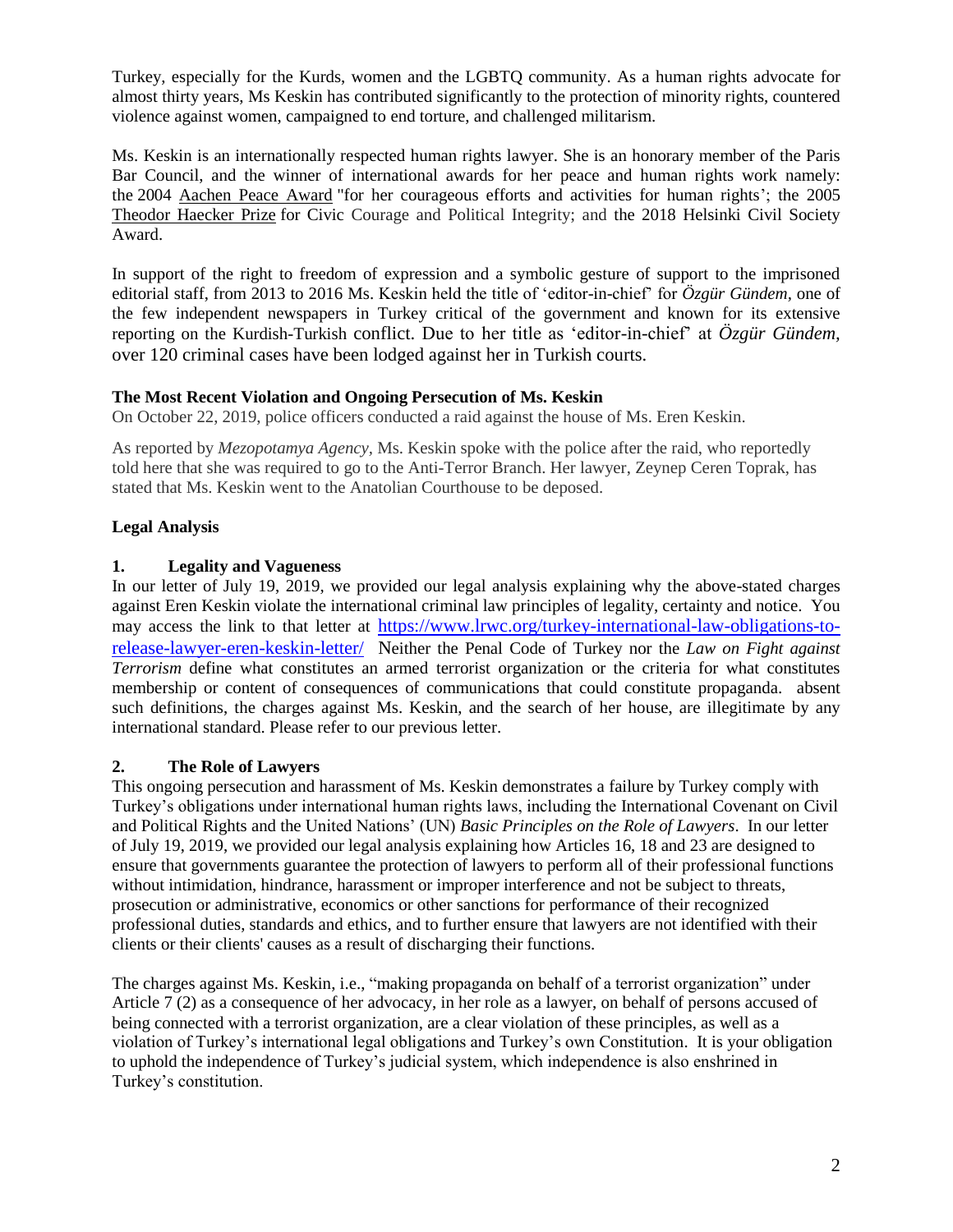#### **Conclusion**

LRWC urges the Government of Turkey to:

- a. immediately and unconditionally withdraw all charges against Ms. Keskin;
- b. immediately vacate all convictions of Ms. Keskin and the sentences imposed;
- c. put an end to all acts of harassment against Ms. Keskin;
- d. ensure that all lawyers, journalists and other human rights defenders in Turkey can carry out their professional duties and activities without fear of reprisals, physical violence or other human rights violations; and
- e. ensure in all circumstances respect for human rights and fundamental freedoms in accordance with international human rights standards and international instruments, including the ICCPR and the ECHR.

Thank you for your prompt attention to this important matter.

All of which is respectfully submitted:

Brian M. Samuels, QC, Barrister and Solicitor (BC, Canada)

Gail Davidson, LRWC Executive Director

Copied to:

His Excellency Mr. Ali Naci Koru Ambassador Extraordinary and Plenipotentiary Permanent Representative Chemin du Petit-Saconnex 28B 1211 Geneva 19 Tel: +41 22 918 50 80 Email: [turkey.unog@mfa.gov.tr](mailto:turkey.unog@mfa.gov.tr)

Selçuk Ünal Ambassador of Turkey to Canada 197 Wurtemburg Street Ottawa, Ontario K1N 8L9 Canada Tel: +1 (613) 244 24 70 Email: [embassy.ottawa@mfa.gov.tr](mailto:embassy.ottawa@mfa.gov.tr)